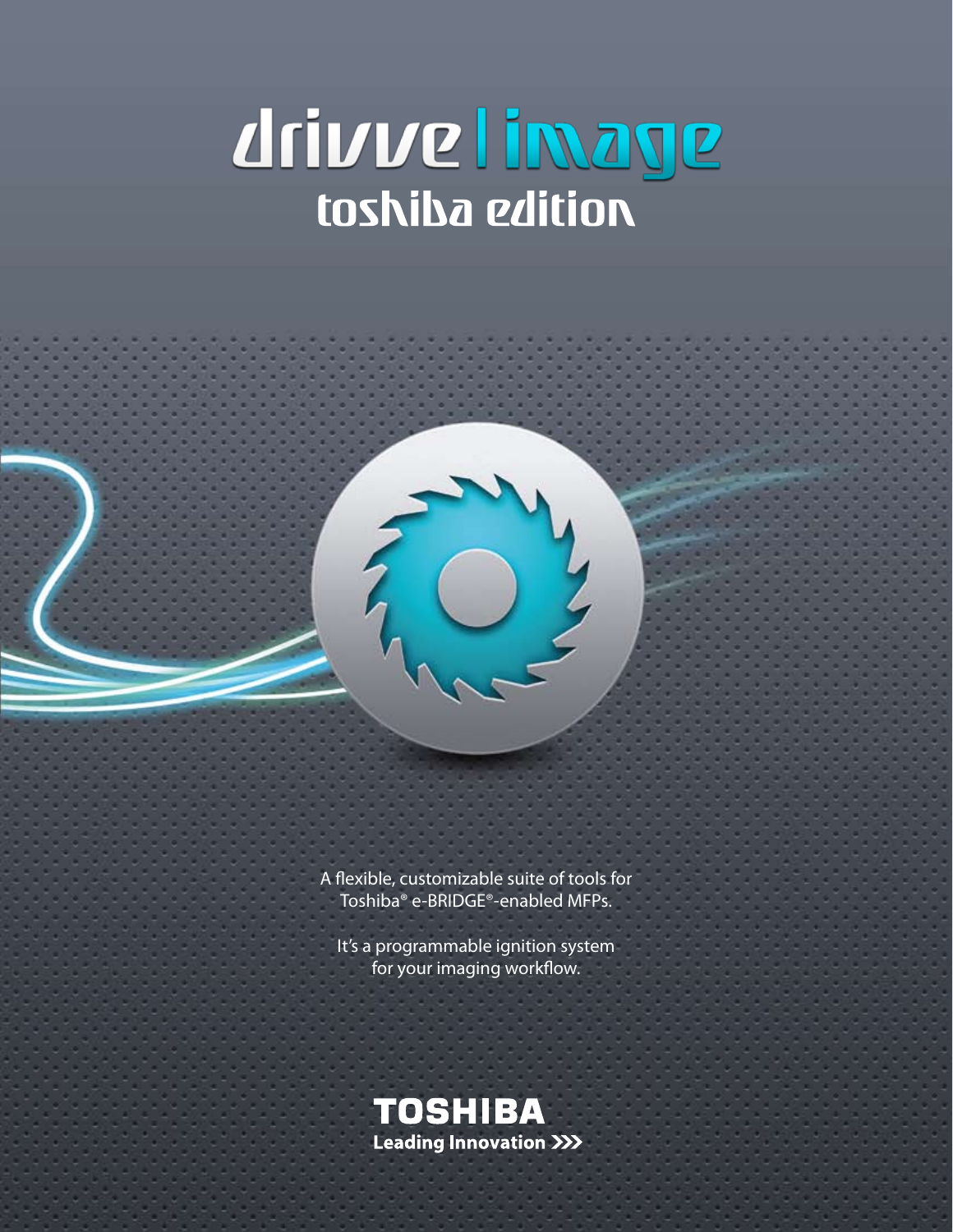

## drivve limage Brains and Brawn (for your MFP)

Drivve | Image is a powerful set of feature-rich, customizable tools for capturing, processing and distributing document images — and the vital information they contain. By bringing together modules that are highly intelligent and ridiculously user-friendly, the Drivve | Image suite helps turn your MFP into an exceptionally integrative workflow engine. In fact, Drivve | Image transforms your entire network of MFPs into a responsive, finely tuned programmable ignition system for these workflows. And with its simple installation and easy configuration, everyone in your organization can accelerate to full-blown office synchronization — to office automation that puts the *force* back in workforce.

#### Highlights at a glance

- **Personalized profiles offer one-touch automated** capture, processing and distribution in full security
- **•** Create customized scanning workflows in seconds for each type of document
- Access existing information resources (ERP, CRM, etc.) and use an organization's metadata to index incoming documents or to intelligently generate file and folder names
- **•** Standardize and distribute profiles with centralized configuration for multiple machines
- Elegant and easy-to-use UI: Drivve's innovative solutions harness advancing technologies while emphasizing excellence in design and overall user experience

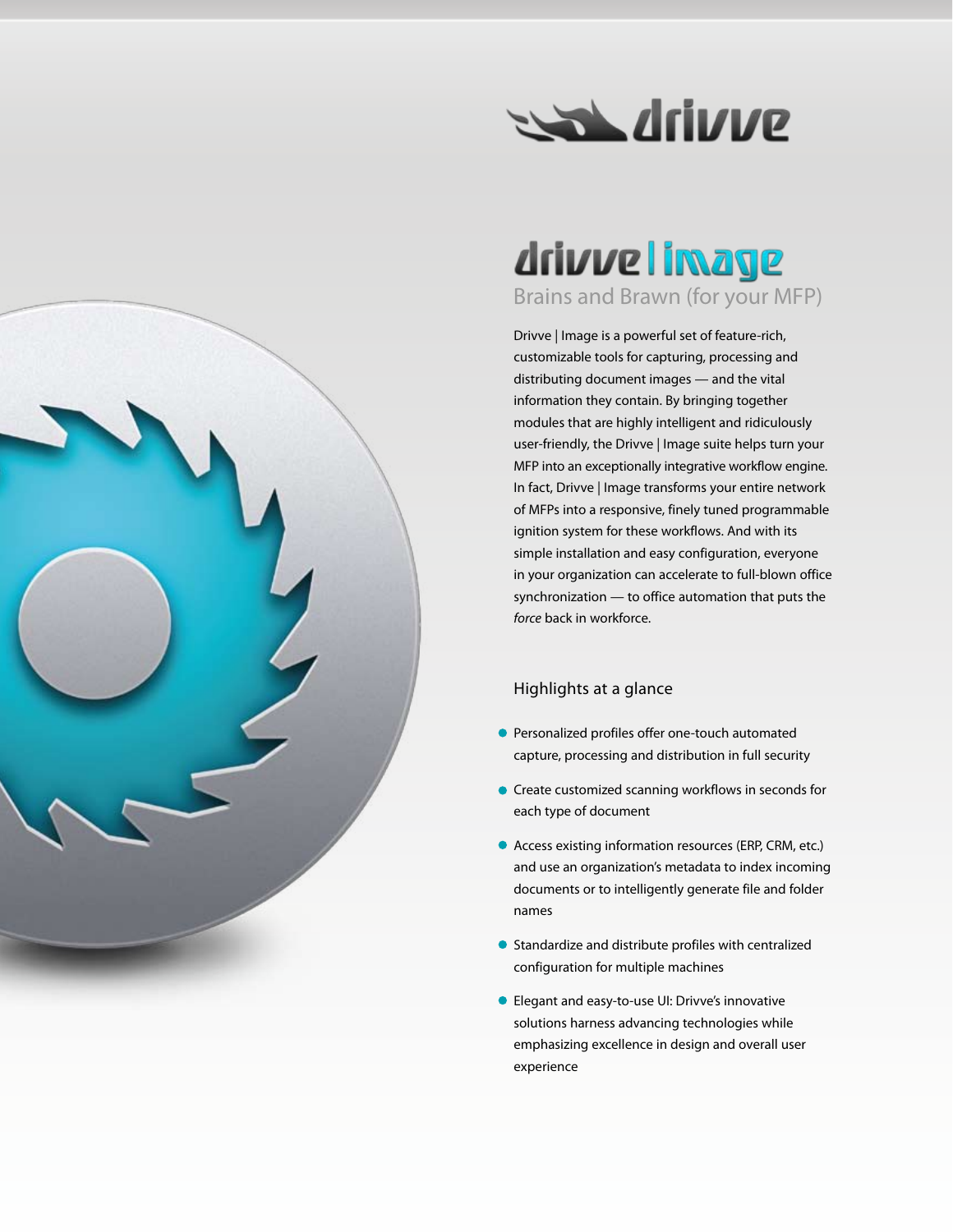

#### Unparalleled Usability

Getting your vital information to flow should be as natural and intuitive as possible. That's why we made Drivve | Image so ridiculously user-friendly, most people won't even know they're using it. Its simple 3-step configuration process — input, processing, output — doesn't require users to know how to run an MFP (much less a network) to get the full benefit of its advanced automation. And administrators will love using Drivve | Image's easy configuration interface to create an unlimited number of sequenced workflows that will save their team countless man-hours — and let them get on with the business of getting down to business.



#### $\bullet$  Input

Format the input fields that determine what information users need to enter, if any, at the MFP panel to quickly and efficiently index their scanned docs. It's a snap to design your own MFP display configurations. Create automated scan profiles with predefined document filing at the touch of a button or flexible scan profiles with customized indexing and processing.



#### • Processing

Once scans are sent to the Drivve | Image server, the personalized scan profiles enable a host of image-processing features, from high-precision image correction and enhancement options to bar code recognition, Bates stamping, and file format conversion, etc.



#### **• Output**

Define user distribution options: Where will a doc be stored, emailed, or faxed after it's been indexed and optimized? Create a simple File Output with easily recognizable file name generation, which requires users to input part of the file name; an Email Output, which lets users define different email distribution lists; a Fax Output, which enables easy integration with most popular fax servers. And complete your formatting by ensuring scan quality and defining other Options, such as scanner preferences and permissions.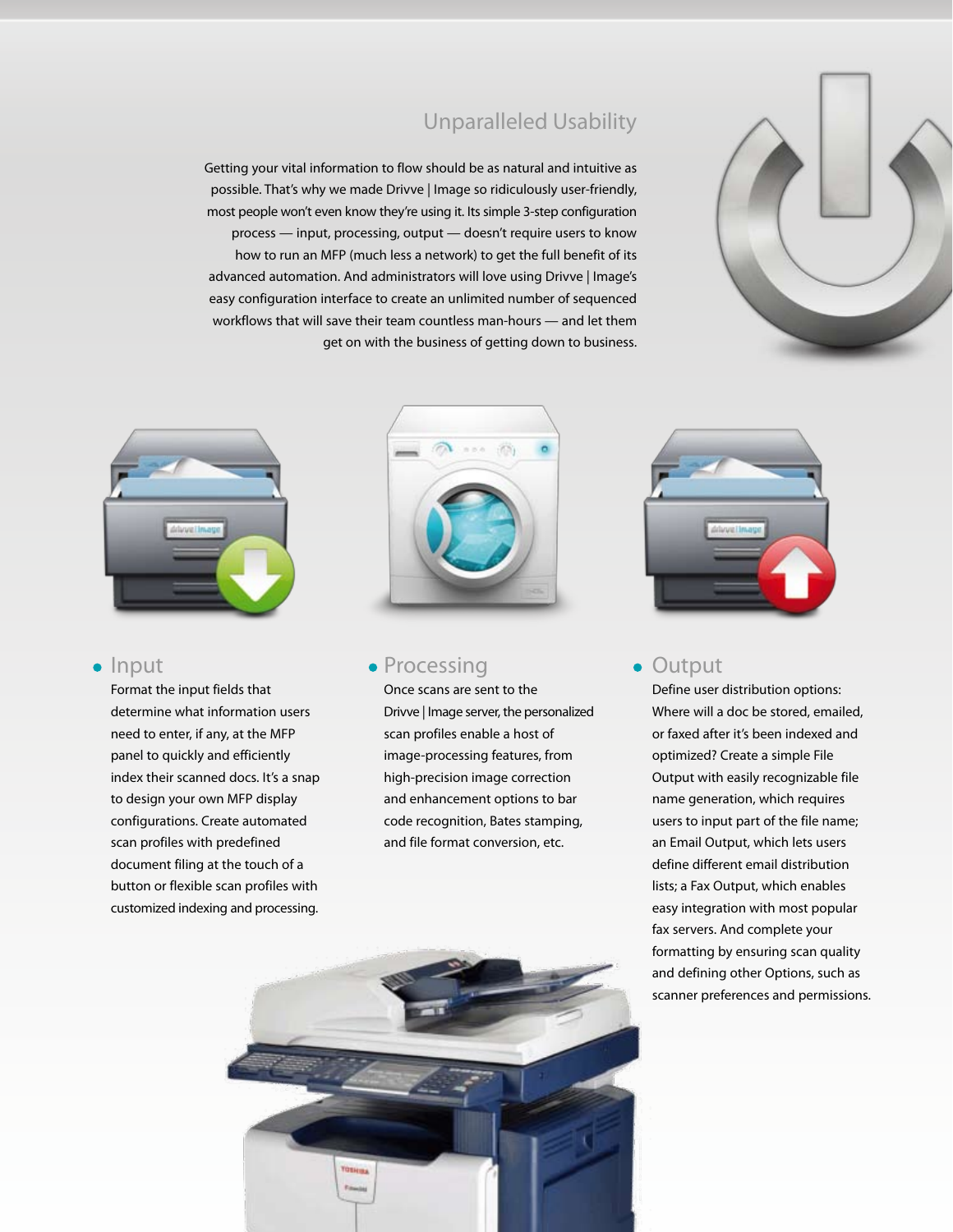# toshiba edition



Drivve | Image Toshiba® Edition exploits the full potential of Toshiba technology.

Redefining the very concept of an MFP, the Toshiba e-BRIDGE® Open Platform opens the door to a broad array of value-added functionality and flexibility. In short, it's designed to deliver the power of customization so you can work smarter. We got the power. And we're passing it on to you. This powerful document imaging and workflow suite for the entire lineup of Toshiba multifunction peripherals lets you build real, customized solutions that bring personal user profiles to the touch screen of any Toshiba e-BRIDGE-enabled device.

| drivure Limage                                                   | 且心<br>۰          |
|------------------------------------------------------------------|------------------|
| Scan to email<br>Exceller started distance                       |                  |
| Scan to inbox<br>E<br>Place the started deturned is an operator. |                  |
| Standard invoice<br>п                                            |                  |
| Standard mail<br>Fix the seasonal dacument                       |                  |
| LACIMITY CONTINUES                                               |                  |
| <b>Auditor Inbox</b>                                             | A                |
| Envest Smart                                                     | Mr. day          |
| Poggy Smith                                                      | O. Front         |
| Michael Davier                                                   | <b>Q.</b> Censel |
|                                                                  |                  |

**Supplier** Sawakt Matuts wa ... Sover Suat Imports **O** Crook Split Rail Boord, Ale  $1.2.3.4.5.8.7.8.9.0.7.4.1$  $\mathfrak{g}^{\ast} \left[ \mathfrak{u}^{\ast} \mid \mathfrak{u}^{\ast} \mid \mathfrak{u}^{\ast} \mid \mathfrak{u}^{\ast} \mid \mathfrak{u}^{\ast} \mid \mathfrak{u}^{\ast} \mid \mathfrak{u}^{\ast} \mid \mathfrak{u}^{\ast} \mid \mathfrak{u}^{\ast} \mid \mathfrak{u}^{\ast} \mid \mathfrak{u}^{\ast} \mid \mathfrak{u}^{\ast} \mid \mathfrak{u}^{\ast} \mid \mathfrak{u}^{\ast} \mid \mathfrak{u}^{\ast} \mid \mathfrak{u}^{\ast}$ Alt Shift Shift 

B.

Maggy Carlis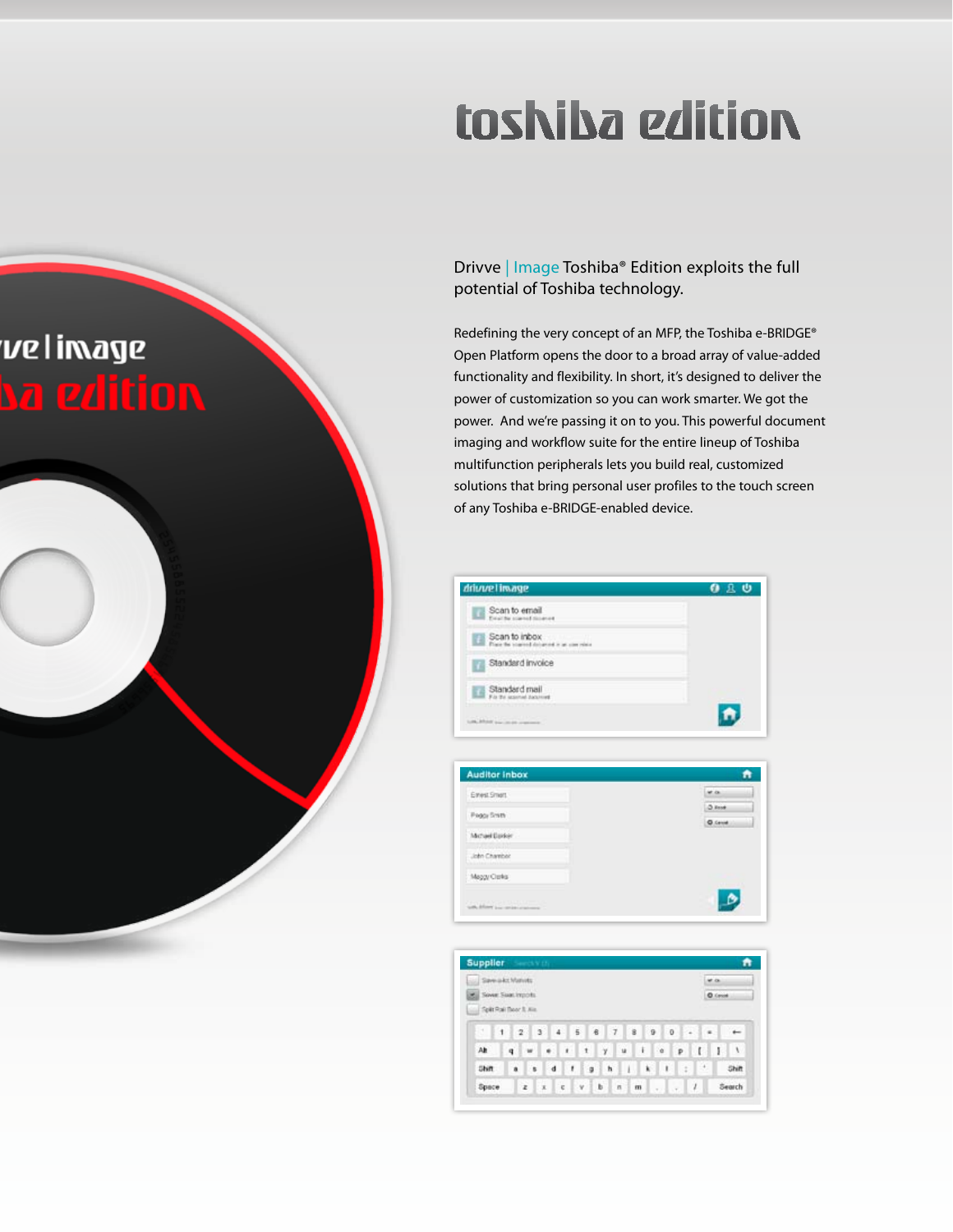



Scanner Power Tools (SPT)



Database Connector (for SPT)



Exchange | Fax Connector



Barcode Module (for SPT)



OCR Module (for SPT)



SnapForm® Pilot



Coversheet Module (for SPT and Barcode Module)



SharePoint® Connector



With imaging solutions, you can never have too much functionality. Then again, a lengthy feature list will get you only so far — it's really no replacement for a truly integrated solution. To achieve that, it's essential to consider who will actually be using the middleware that connects MFPs to networks.

With Drivve | Image, the vast majority of end users don't even know they are users, period. They're the beneficiaries of the seamless intelligence of a system that takes care of all the busy work for them. In most instances, they need only tap a single button to execute tasks that are generally considered half chore, half drudgery. But for those of you who are responsible for saving precious time from being squandered pressing copier buttons, the following descriptions of the various modules that compose the Drivve | Image scanning system will be enlightening. Here you'll find a toolbox with everything you need to build a custom, high-performance imaging solution. It's the Office Tuner's ultimate toy chest. Easy as pie.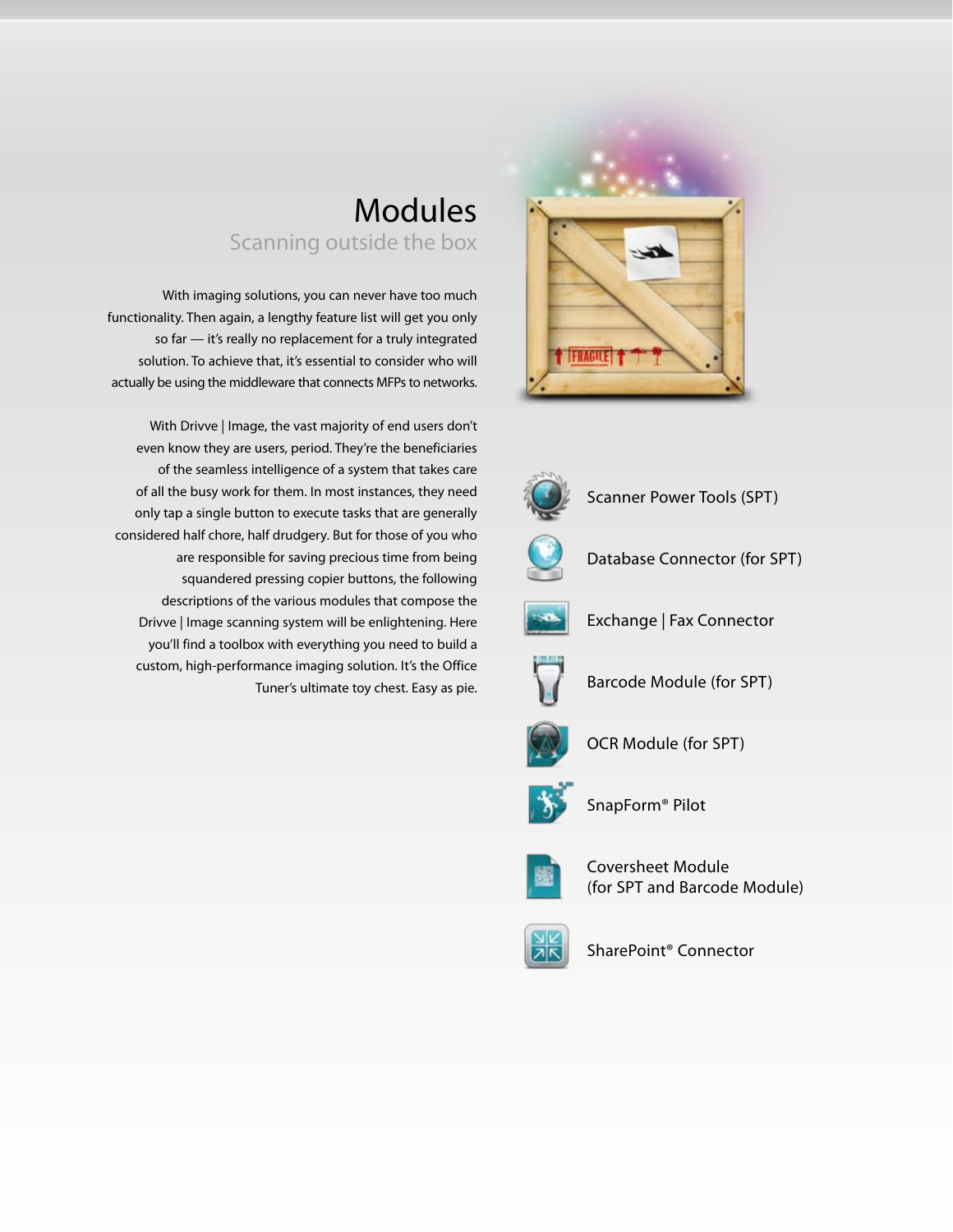

#### Scanner Power Tools (SPT) Mega-tweaks for office geeks

Juice up your Toshiba MFP's feature set with multiple image-processing powers — and then let it loose! (It'll know exactly what to do.)

If pushing tons of paper is beginning to cramp your work style, Scanner Power Tools may soon become one of the key components in your organization's quest for Total Office Integration. The core of the Drivve | Image suite, SPT is the command center that links MFPs to your network (and the world) and enables you to automate an unlimited number of tasks — all at the touch of a button.

Building complex workflows is a cinch with SPT. Administrators can easily configure all the automated processes their team requires, both fully automated scan profiles with predefined document filing at the touch of a button and flexible scan profiles with customized indexing, image processing, file format conversion, automatic document separation using bar codes etc. Need these workflows to plug directly into your information infrastructure? When used together with the other Drivve | Image modules, SPT leverages virtually all of your existing data to make tasks — automated indexing, intelligent filename generation, Bates stamping, email blasting or notification — a total no-brainer.

#### Database Connector (for SPT) Plug in and pull ahead

The greatest benefit, by far, of the Toshiba e-BRIDGE® Open Platform's groundbreaking technology is the connectivity it provides your MFP. Drivve | Image's Database Connector plugs you directly into 98% of all databases in the field today.

> As you've seen, SPT can work wonders with document processing all on its own. But nothing compares to what happens when you plug the Database Connector into the equation — yet another dimension is discovered. It's not just a matter of generating scan packages that are pushed to your network. Nor is it a question of relying on end users to input vital information by hand. Drivve | Image's Database Connector enables you to pull relevant info, decisively, from your already existing information infrastructure and apply it immediately (i.e., without mediation) to the task at hand.

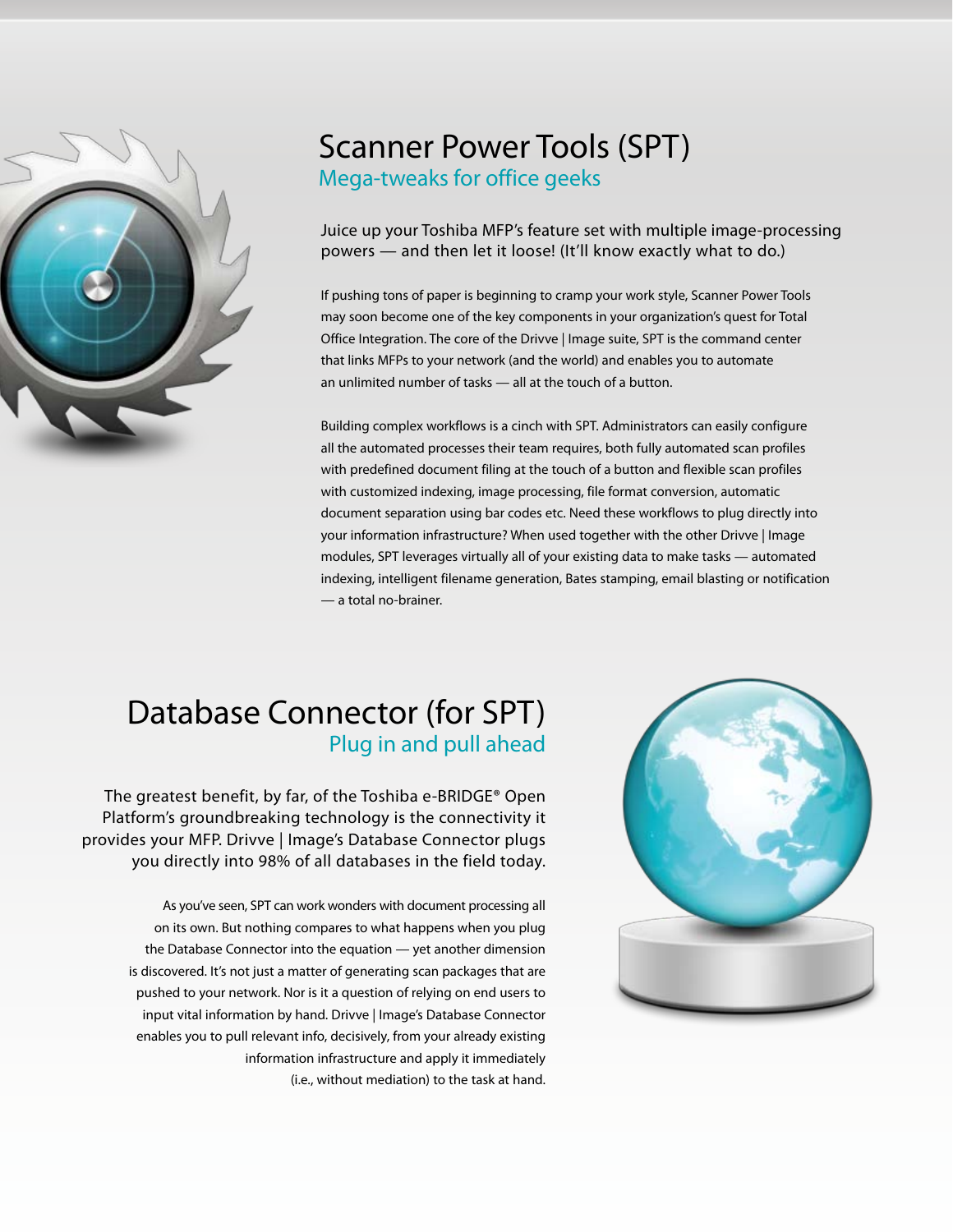

#### Exchange | Fax Connector Scan direct — to the entire world

Get perfect integration with Microsoft® Exchange and selected fax server products. It's a big planet, but you've got it covered.

What happens when you need to do some serious emailing or faxing, when you need to get an email blast or a fax broadcast off in a hurry? Not many MFPs can handle such a big job on their own. That's because group blasts or broadcasts demand a machine that's integrated with your Exchange server or fax server, because you need access to the email addresses and fax numbers you have stored on them. Enter the Exchange | Fax Connector from Drivve | Image.



#### Barcode Module (for SPT) Get your office engine humming

Pushing the envelope — literally. Adding the Barcode Module to SPT accelerates and streamlines your document workflow. Add efficiency to high performance. Seat belts required.

If you're looking for ways to make work flow smoothly throughout, whether it be from one desk to another in the same office or from one retail store to HQ, the Drivve | Image Barcode Module is one of the more powerful instruments in the Office Tuner's toolbox. Virtually nothing will help you keep it all together, locally or globally, than a two-dimensional bar code. And if you want to be able to use them, your input devices have to be able to read them.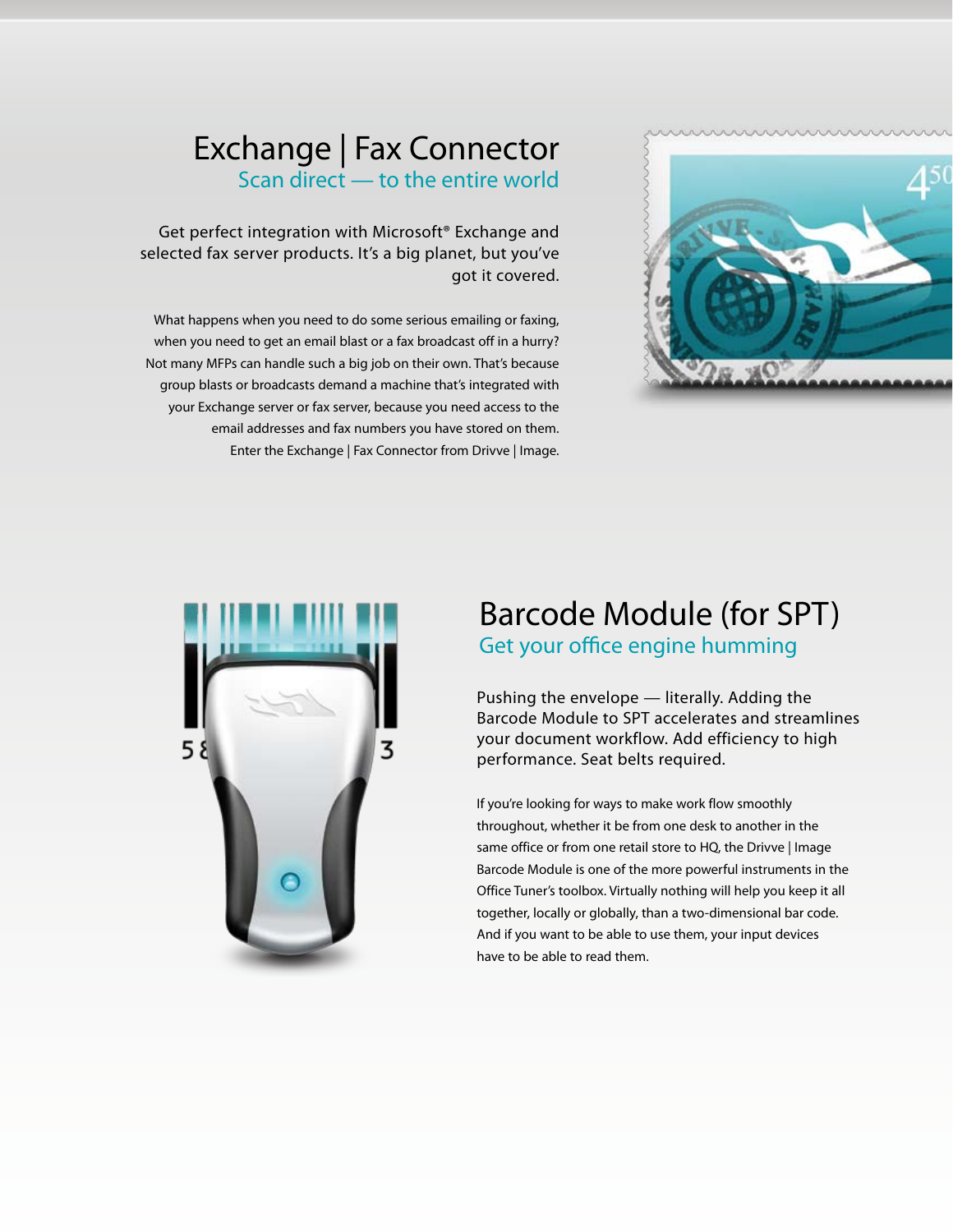

#### Optical Character Recognition (for SPT) Switch on your high beams

Use our visionary OCR engine to create readable and searchable PDF documents encrypted to ensure confidentiality.

Optical Character Recognition: the terms "digital office," "office automation," or even "document/content management" are absolutely meaningless without it. That's because OCR doesn't just make your scanned documents readable — it makes them intelligible, by a system that is greater than the sum of its parts: Your Company Name Here.

Use Drivve | Image Zonal OCR to process information within a defined section of a scanned document. Zonal OCR is a great way to automate the data entry associated with imaging tasks. Whether you need OCR to convert your simple TIFF scans to searchable PDFs or to pull a customer number from a scanned contract, you'll want it to perform at a very high level. And Drivve | Image's OCR Module is quite exacting in its operation.

#### SnapForm® Pilot You're cleared for takeoff

Drivve has joined forces with SnapForm, one of the industry's premiere eForm platforms. These are fully integrated eDocs with a serious amount of traction.

Drivve's mission is to help you achieve total automation of your digital office, so it's not surprising that Drivve | Image's deep integration with the SnapForm eForm platform is fast becoming an integral part of our strategy.

Imagine stepping up to any Toshiba MFP, calling up a SnapForm by name, and having one or several input fields appear on the MFP display. As you begin to type in information, the rest of the fields begin to autopopulate with relevant data pulled from your database(s). Then, when you send or print the SnapForm, you'll see that a lot of additional important information has been drawn into the SnapForm itself and is all contained within a two-dimensional bar code. Now the SnapForm can be converted into a PDF.

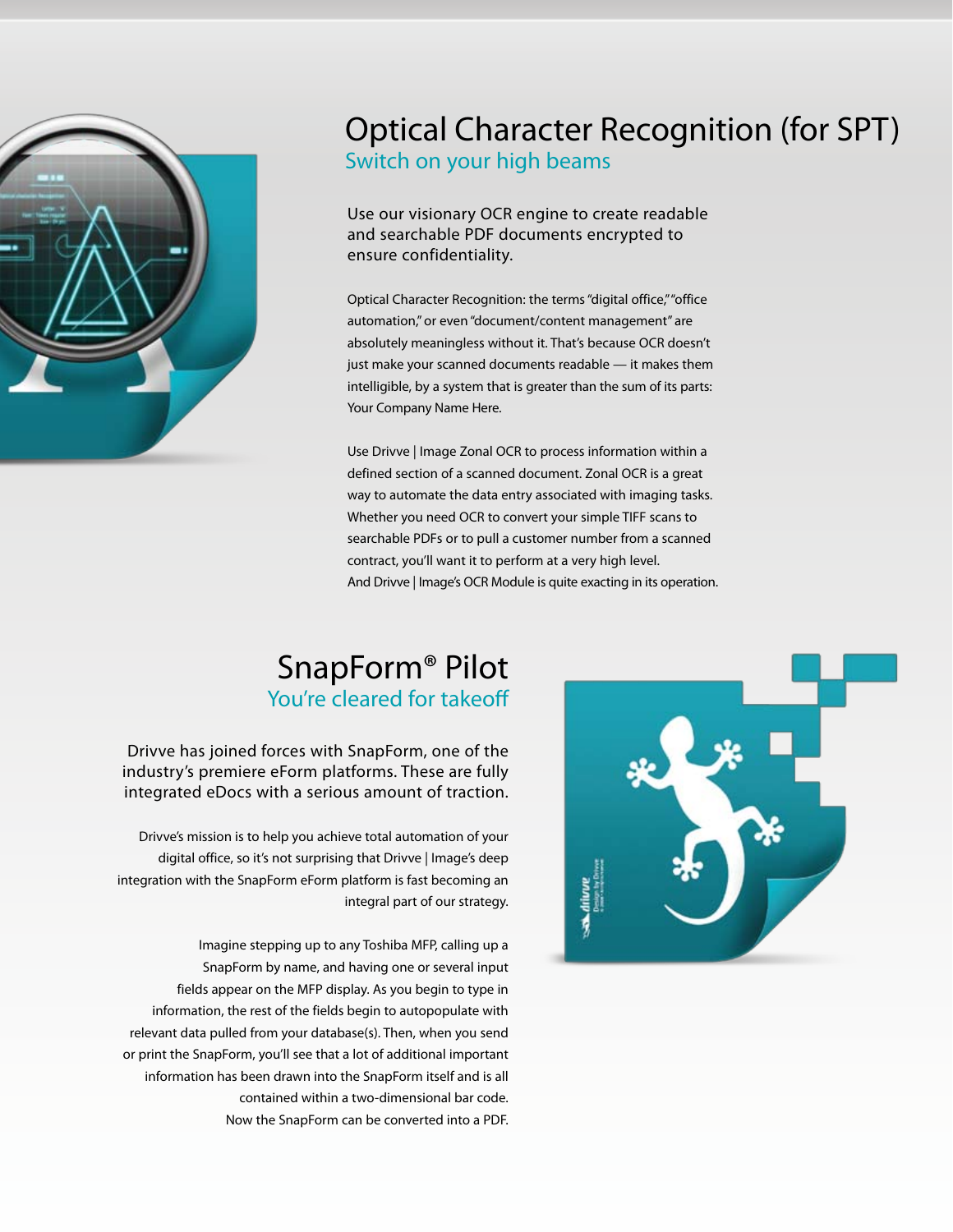## Coversheet Module (for SPT and Barcode Module)

Distributed scanning at its most versatile

Generate coversheets that automate your scanning workflow — and leverage your information infrastructure.

The Drivve | Image Coversheet Module expands the reach of this already powerful scanning suite. Using SnapForm® (snapform.com) eForm technology to generate attractive coversheets with 2D bar coding, Coversheet transforms any Toshiba MFP into a fully integrated capture workstation. It's simple: adding a 2D bar code to a coversheet lets you "tell" the Drivve | Image engine, running server-side, exactly what you want to call your scans, what you want them to do, what file format they should be in ... even where or to whom you want them to go.





#### SharePoint® Connector Speed your docs into SharePoint

Let Drivve | Image process your optimized docs directly into SharePoint, right from your Toshiba MFP panel.

Organizations using Microsoft Windows® SharePoint Services will be happy to know they have a powerful strategic ally to help them get their Toshiba MFPs integrated with their SharePoint systems.Drivve's SharePoint Connector module brings the full force of the Drivve | Image suite to bear on the task of automating distributed capture in flexible, creative ways. From the creation of point-of-scan, personalized profiles through image processing and file format conversion, to autogenerated file names and filing structures, the SharePoint Connector makes feeding your SharePoint installation effortless.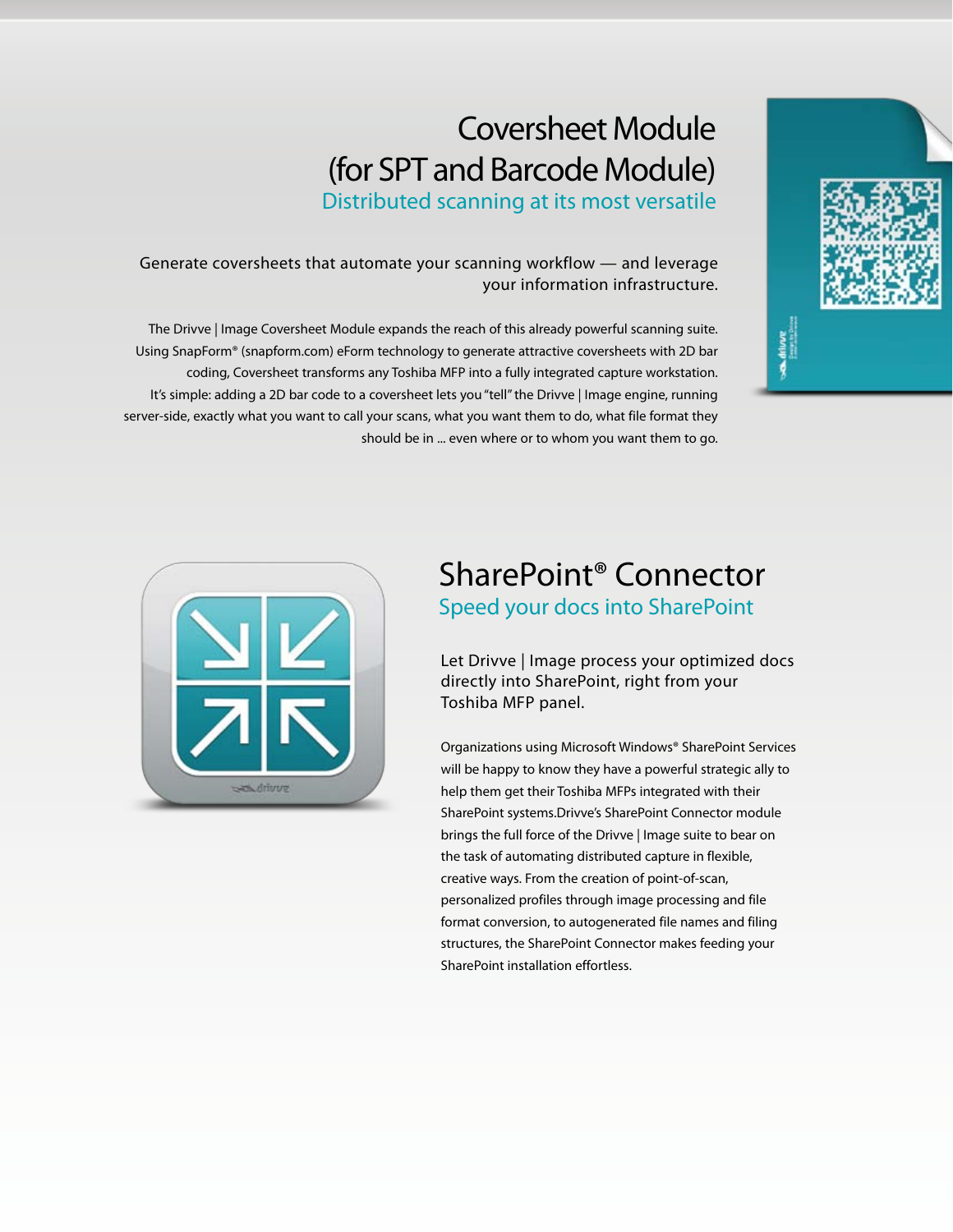### The Drivve Document Ecosystem

Redefining the document imaging and management space



# drivve limage + drivve | dm

Never before have document imaging and management been so seamlessly integrated with the control panel of your Toshiba MFP. Drivve | Image, when deployed together with Drivve | DM, our fully browserbased DMS, provides the brainpower that makes Drivve | DM not just the preferred destination for all your information-rich documents but, together with an ever-growing array of Web-based tools, a complete turnkey ecosystem covering a broad spectrum of every SMB's imaging, document/content management, and workflow needs.

From full control of your Toshiba MFP input to distribution through the browser application all the way out to the iPhone or iPad (and soon other mobile devices), Drivve's complete document solution is the perfect platform for enabling organizations to achieve optimal efficiency and overcome the stresses associated with information overload.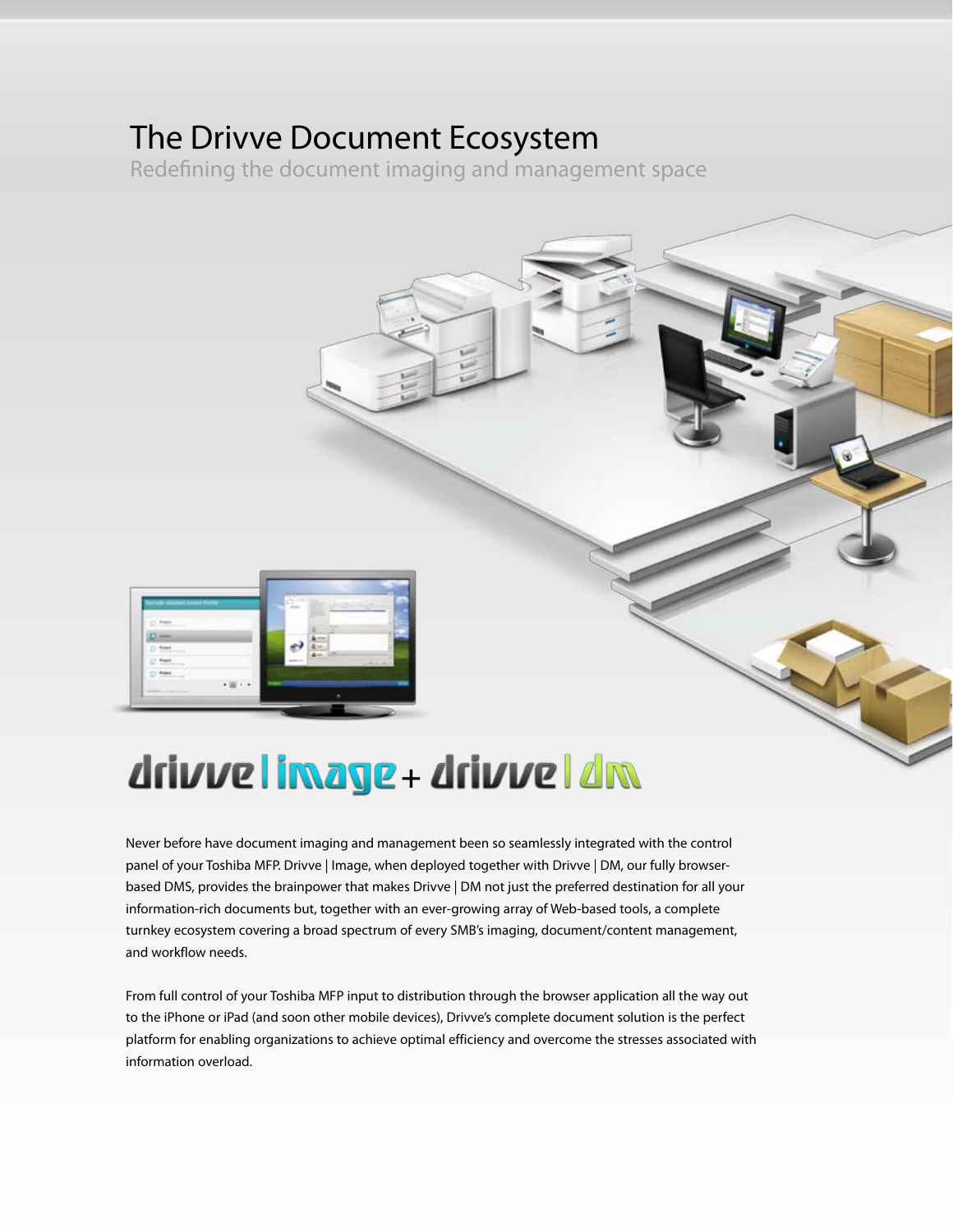

## drivve I dm Browser-Powered Doc Management

 Drivve | DM is a robust yet streamlined browser-based document/content management system that pushes Web 2.0 technologies to their limit to make your organization's vital information accessible from anywhere (through all major browsers) and create an enjoyable, highly efficient user experience that will let work flow. Drivve | DM is also available as a fully hosted SaaS solution.

#### **Features** at a glance

- High-performance browser-based **Document Management** let's you index, archive, search and retrieve documents using a PC or Mac. And use Drivve | DM for iPhone (and soon other smartphones) for remote access and collaboration
- **Projects workspace** adds a whole new level of organization to your document archive and makes securely sharing documents within teams effortless
- **Intuitive Indexing** lets you organize your info the way you see fit
- An **Ease of Use** embodied in a UI of unrivaled elegance that is intuitive, easy to learn, and enjoyable to use
- Simplified **Installation** options (hosted or in-house) make things easy for IT managers
- Absolute **Administration** control over your organization's Live Archive™ and all its functions from anywhere with access to the World Wide Web
- Infinite powers of **Scalability** means you'll never outgrow us, whatever size your organization
- Fortified **Data Protection** takes the worry out of security, which is assured all the way down to the single-document level